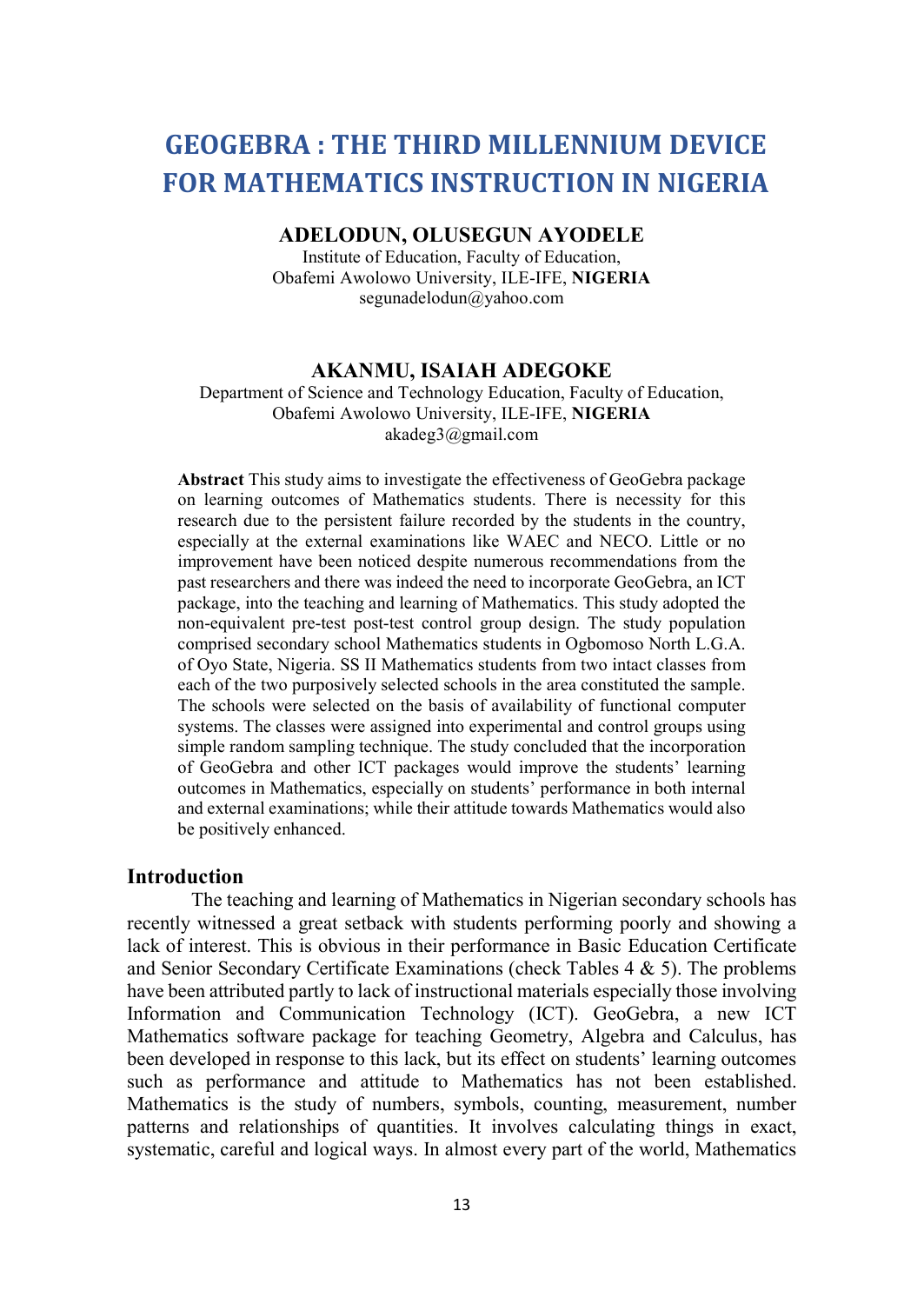is a compulsory subject in primary and secondary school's curricula. It is indeed the bedrock of sciences and technologies. Nevertheless, according to WAEC Chief Examiner's Report (Nigeria), it has been exposed that students' performance in Mathematics at the senior secondary schools is declining, (check Table 5). The negative students' attitude towards the subject and consequent inconsistence in their performance especially in the West African Senior School Certificate Examination (WASSCE) in Nigeria and the related examinations are of great concern, (check Tables 4 & 5).

 Technology aided the development and sustenance of information dissemination, retrieval and use of decision support system. The role of Mathematics for national development, not only in Nigeria but also across the globe is inevitable. For Mathematics to play this role effectively, it has to grow in relation to the global demand and trends. The development of a nation is determined by the nation's technological advancement and this has made technology to become the cornerstone of progress upon which any nation can depend to own self-reliance and self-sustaining growth and development. The idea of a teacher moving from pillar to post in gathering momentum for what to teach his students has been replaced by "on the momentum gathering" through ICT (Ali and Okeke, 2000). GeoGebra, ICT Mathematics software that integrates Geometry, Algebra, Statistics and Calculus has been designed for improved learning outcomes in the subject. GeoGebra is a dynamic, interactive, opensource, student-centred and user friendly package. It has played great roles in incorporating Information and Communication Technology into Mathematics education. As of March, 2008, GeoGebra webpage received about 300,000 visitors per month from 188 different countries. Over 100,000 teachers are already using GeoGebra all over the world for teaching Mathematics and creating static as well as interactive instructional materials to enhance their students' learning, (Preiner, 2008). Mathematics teachers in Austria, Germany, France, U.S.A and Kenya, among others, have inculcated GeoGebra into Mathematics class instruction. The package is currently available in over 44 languages.

## Purpose

This study examined the effectiveness of GeoGebra software on the performance of learners in Mathematics. It also investigated the effect of the Information and Communication Technology (ICT) package on students' attitude towards Mathematics in the area. These were with a view to providing information on the effectiveness of the package in improving students' learning outcomes in Mathematics; and a template for integrating ICT into Mathematics class instruction in particular and teachers' education/training program in general.

# **Hypotheses**

The following hypotheses were raised for the study:

 $H<sub>01</sub>$  There is no significant difference between the post-test performance of students taught Mathematics with the use of GeoGebra and the post-test performance of students taught with conventional method.

 $H_{02}$  The attitude of students towards Mathematics is not significantly dependent on their knowledge of GeoGebra.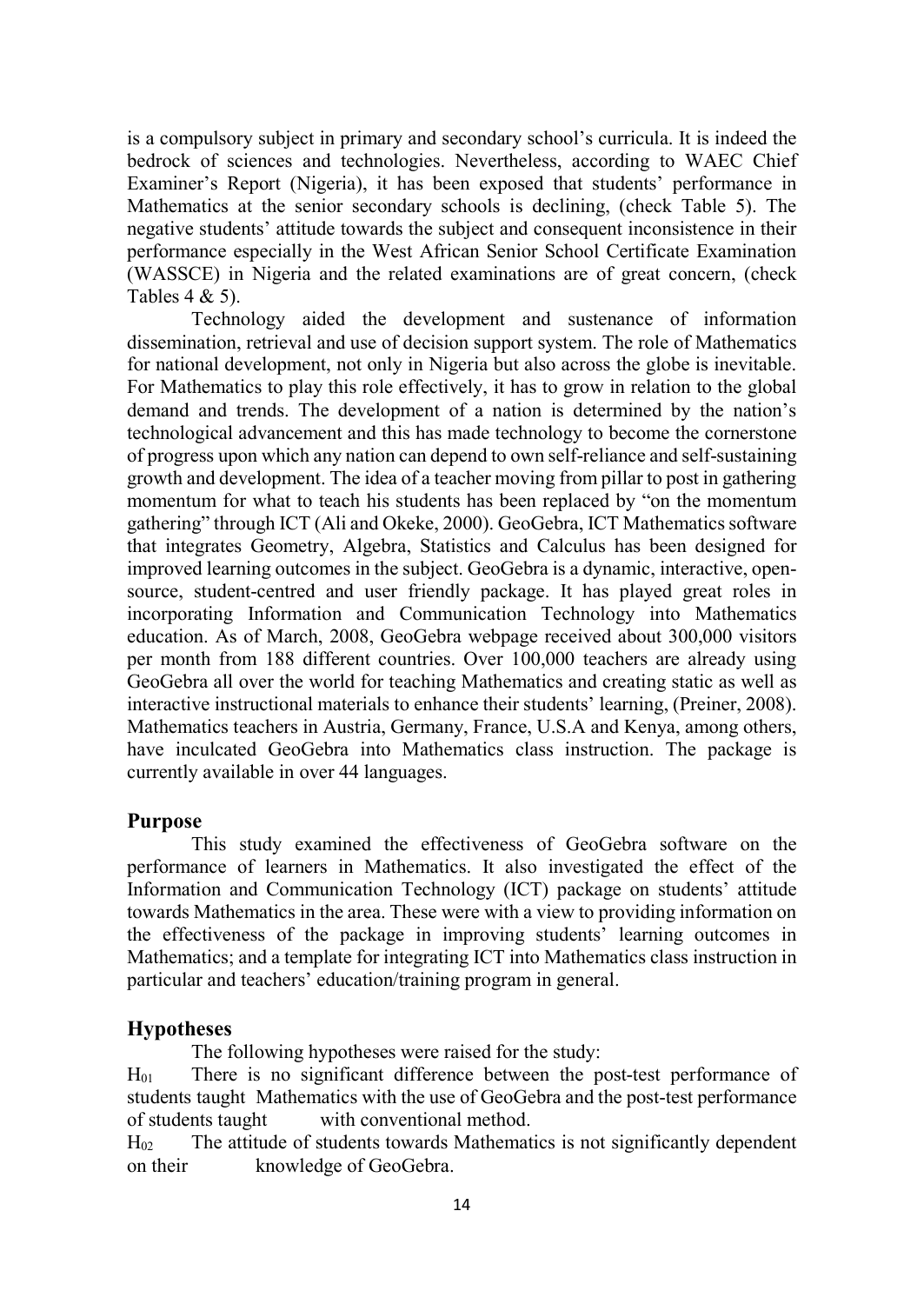# Methodology:

The study adopted the non-equivalent pre-test post-test control group design. The study population comprised secondary school Mathematics students in Ogbomoso North Local Government Area of Oyo State. The senior secondary school two (SS II) Mathematics students from two intact classes from each of the two purposively selected schools in the area constituted the sample (54 students for experimental group and 51 students for control group). Availability of functional computer systems served as basis for selecting the schools. The classes were assigned into two groups (experimental and control) using simple random sampling technique. The experimental group was taught using GeoGebra, while the control group was taught using the conventional method. In experimental group, the students interacted with different kinds of GeoGebra tools to solve problems in geometry, algebra, introductory calculus, among others. The control group was exposed to the conventional method and taught the same topics. The experiment lasted for the period of six weeks. Two instruments were used for data collection, namely Student Achievement Test in Mathematics (SATM) and Mathematics Attitudinal Scale (MAS). The two groups were pre- and post-tested using SATM, after which MAS was also administered to them. Data collected were analyzed using mean and t- test statistics.

# **Results**

From the analysis of data collected before and after the experiment, the following findings were obtained.

#### Table 1.

Result of t-test of Students' Performance in SATM (Pre-Test)

| Group        | <b>N</b> T | -<br>$\mathbf{v}$ | s.d.        | df  | a-level | t <sub>cal</sub> | t <sub>tab</sub> | <b>Decision</b> |
|--------------|------------|-------------------|-------------|-----|---------|------------------|------------------|-----------------|
| Experimental | 54         | л<br>$\cdot$ .30  | 22<br>ے د.ع |     |         |                  |                  |                 |
| Control      | J          | 6.41              | 227<br>، ت  | 103 | 0.05    | 1.94             | 1.98             | Insignificant   |

From the result, the t<sub>cal</sub> of the pre-test at  $0.05$  probability level was 1.94 and  $t_{lab}$  was 1.98. ( $t_{cal} < t_{tab}$ ), this implied that the differences were not significant and that both groups had the same mathematical background before the commencement of the treatment.

## Hypothesis One

Hypothesis one states that there is no significant difference between the posttest performance of students taught Mathematics with the use of GeoGebra and the post-test performance of students taught with conventional method.

 To test this hypothesis, the post-test performances of the two groups were compared, and the result is presented in the table below.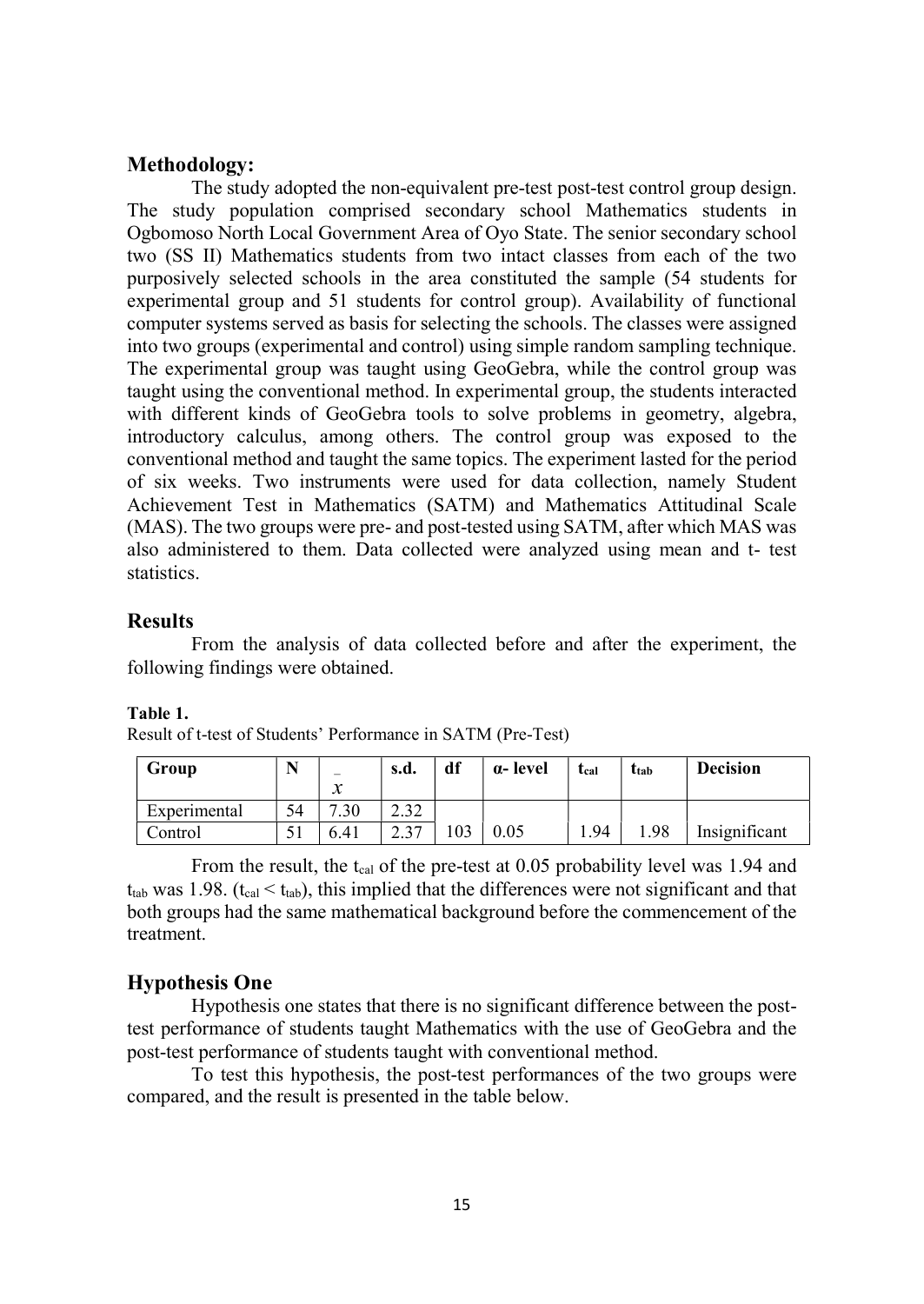| Group        |    | $\mathcal{X}$ | s.d. | df  | $\alpha$ -<br>level | tcal | ttab | <b>Decision</b> |
|--------------|----|---------------|------|-----|---------------------|------|------|-----------------|
| Experimental | 54 | 8.19          | 2.21 |     |                     |      |      | H0<br>1S        |
| Control      |    | 6.29          | .45  | 103 | 0.05                | 5.24 | 1.98 | rejected.       |
|              |    |               |      |     |                     |      |      | (Significant)   |

Table 2. The t-test for the Performance of Experimental and Control Groups in SATM (Post-Test)

From the table, the calculated value (t<sub>cal</sub>) was 5.24, with df =103 and at 0.05 probability level, while the critical value  $(t_{tab})$  was 1.98. Since  $t_{cal} > t_{tab}$ , the null hypothesis thereby rejected. This implied that the experimental group performed better than the control group. By implication, the treatment had some implications on the experimental group on the SATM.

# Hypothesis Two

 This states that the attitude of students towards Mathematics is significantly independent on their knowledge of GeoGebra. The table below presented the t-test analysis showing whether the attitude of students towards Mathematics is significantly dependent on their knowledge of GeoGebra.

#### Table 3.

The t-test for the Performance of Experimental and Control Groups in SATM (Post-Test)

| Group        | N  | -             | s.d. | df  | $\alpha$ - | tcal  | ttab | <b>Decision</b>       |
|--------------|----|---------------|------|-----|------------|-------|------|-----------------------|
|              |    | $\mathcal{X}$ |      |     | level      |       |      |                       |
| Experimental | 54 | 49.15         | 6.42 |     |            |       |      | H0 <sub>1</sub><br>1S |
| Control      | 51 | 26.86         | 9.92 | 103 | 0.05       | 13.58 | 1.98 | rejected.             |
|              |    |               |      |     |            |       |      | (Significant)         |

The table revealed that the calculated value 13.58 is greater than the critical value 1.98 (t<sub>cal</sub>  $>$  t<sub>tab</sub>), the null hypothesis thereby rejected. Thus, the knowledge of GeoGebra positively influenced the attitude of students towards Mathematics.

## **Discussion**

The knowledge of Mathematics has been acknowledged as the great help for the humankind. In one way or the other, everybody must apply the knowledge of Mathematics in his/her day to day activities. Literature pointed out the compulsory status attached to the subject in the school curricula at the primary and secondary levels in almost every part of the world, (Ayeni, 2012; Oluokun, 2010 and Akerele, 2011). The objectives of Mathematics education in the senior secondary schools were also highlighted. However, none of the authors was against the fact that the curriculum must be reviewed from time to time in light of new knowledge, (Olayanju, 2000; NECO, 2011 and WAEC, 2012).

 Literature also revealed that the knowledge, skills, attitude, competencies, performance and habits of minds that students are expected to acquire as Mathematics students have been referred to as students' learning outcomes in Mathematics. These are described by what the students are able to demonstrate, represent or produce on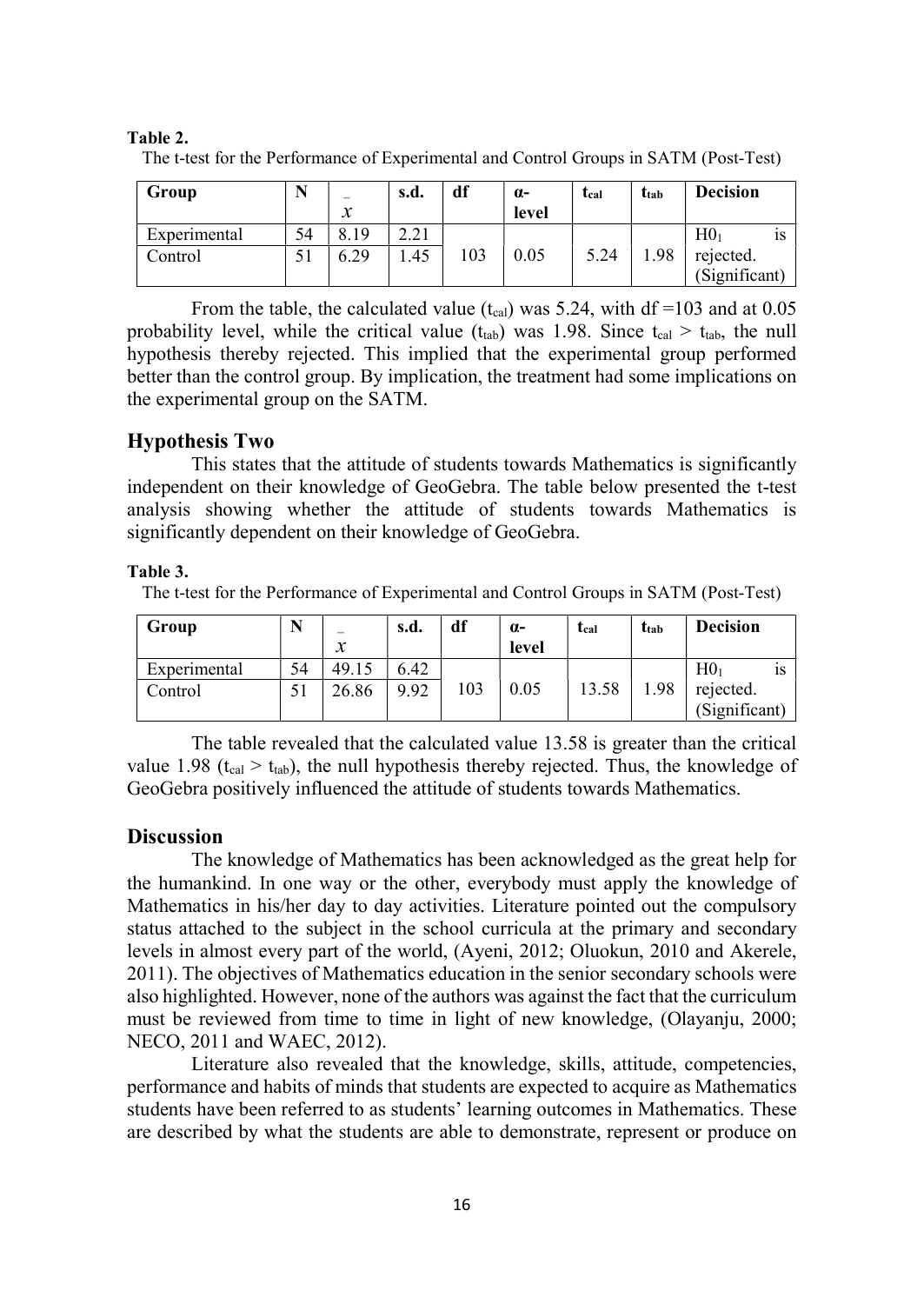their learning histories, (National Institute for Learning, 2012; Suskie, 2009; Students Affairs, University of Oregon, 2010 and Maki, 2010).

 Literature also emphasized that the students' performance in Mathematics between 2006 and 2012 was not encouraging, and further stated that much needed to be done for improved performance of the students, especially at the secondary schools, (see Tables  $4 \& 5$ ). It was discovered that students' attitude towards Mathematics and sciences are known to decrease as they progress through their schooling years. The submission was also made that attributes such as enthusiasm, respect for students and personality traits would influence students' attitude towards Mathematics and other subjects, (Rufa'i and Adetunji, 2012).

 Considering Table 4 below, only 41.12% of those who sat for WAEC 2006 passed Mathematics at credit level. There was improvement in 2007 and 2008 with 46.75% and 57.28% respectively, out of those who sat for the examination in each year, passed the subject at the credit level. However, the performance of the students began to decline from 2009 to 2011 with 46.20% (2009), 41.95% (2010) and 40.35% (2011) of the total number of students that sat for the examination in each year passed the subjects at credit level. The 2012 performance of 50.58% of the total number of students that sat for the examination revealed that the performance was a little bit interesting.

 According to the Chief Examiner's Report (Nigeria) in Table 5, majority of students performed poorly in Geometry, while some did not perform well in Algebra and Number & Numeration; since the current curriculum was firstly tested in 2014 there was no report yet on Introductory Calculus as well as other newly included topics (such as Modular Arithmetic, Logical Reasoning and Matrices & Determinant).

| <b>YEAR</b> | <b>TOTAL</b><br><b>SAT</b> | <b>CREDIT</b><br>$(A1-C6)$ | $\frac{0}{0}$ | <b>PASS</b><br>$(D7-E8)$ | $\%$   | <b>FAIL</b><br>(F9) | $\frac{6}{9}$ |
|-------------|----------------------------|----------------------------|---------------|--------------------------|--------|---------------------|---------------|
| 2006        | 1.149.277                  | 472.582                    | 41.12%        | 357,310                  | 31.09% | 319.385             | 27.79%        |
| 2007        | 1.249.028                  | 583,920                    | 46.75%        | 333,740                  | 26.72% | 331,368             | 26.53%        |
| 2008        | 1,268,213                  | 726,398                    | 57.28%        | 302.266                  | 23.83% | 239,549             | 18.89%        |
| 2009        | 1.373.009                  | 634,382                    | 46.20%        | 344,635                  | 25.10% | 393.992             | 28.70%        |
| 2010        | 1,306,535                  | 548,065                    | 41.95%        | 363,920                  | 27.85% | 394,550             | 30.20%        |
| 2011        | 1,508,965                  | 608,866                    | 40.35%        | 474,664                  | 31.46% | 425,435             | 28.19%        |
| 2012        | 1,658,357                  | 838,879                    | 50.58%        | 478,519                  | 28.86% | 340,959             | 20.56%        |

Table 4: Performance of Students at WAEC in Mathematics between 2006–2012.

Source: Statistics Office, WAEC, Lagos.

| <b>Table 5:</b> WAEC Chief Examiner's Report on Mathematics May/June and Nov/Dec, (2012) |  |  |
|------------------------------------------------------------------------------------------|--|--|
|                                                                                          |  |  |

| Exam   | <b>General Comments</b>                                             | Candidates' Weaknesses                        | <b>Suggested Remedies</b> |
|--------|---------------------------------------------------------------------|-----------------------------------------------|---------------------------|
| inatio |                                                                     |                                               |                           |
| ns     |                                                                     |                                               |                           |
| May/   | The Chief Examiner reported   One of the weaknesses   The           |                                               | following                 |
| Jun.   | that the standard of the paper   observed by the Chief   remedies   |                                               | were                      |
| 2012   | as compared with those of the Examiner was candidates' suggested by |                                               | the                       |
|        | previous<br>years<br>was                                            | inability to interpret word   Chief Examiner: |                           |
|        | maintained. The questions problems                                  | and<br>draw                                   |                           |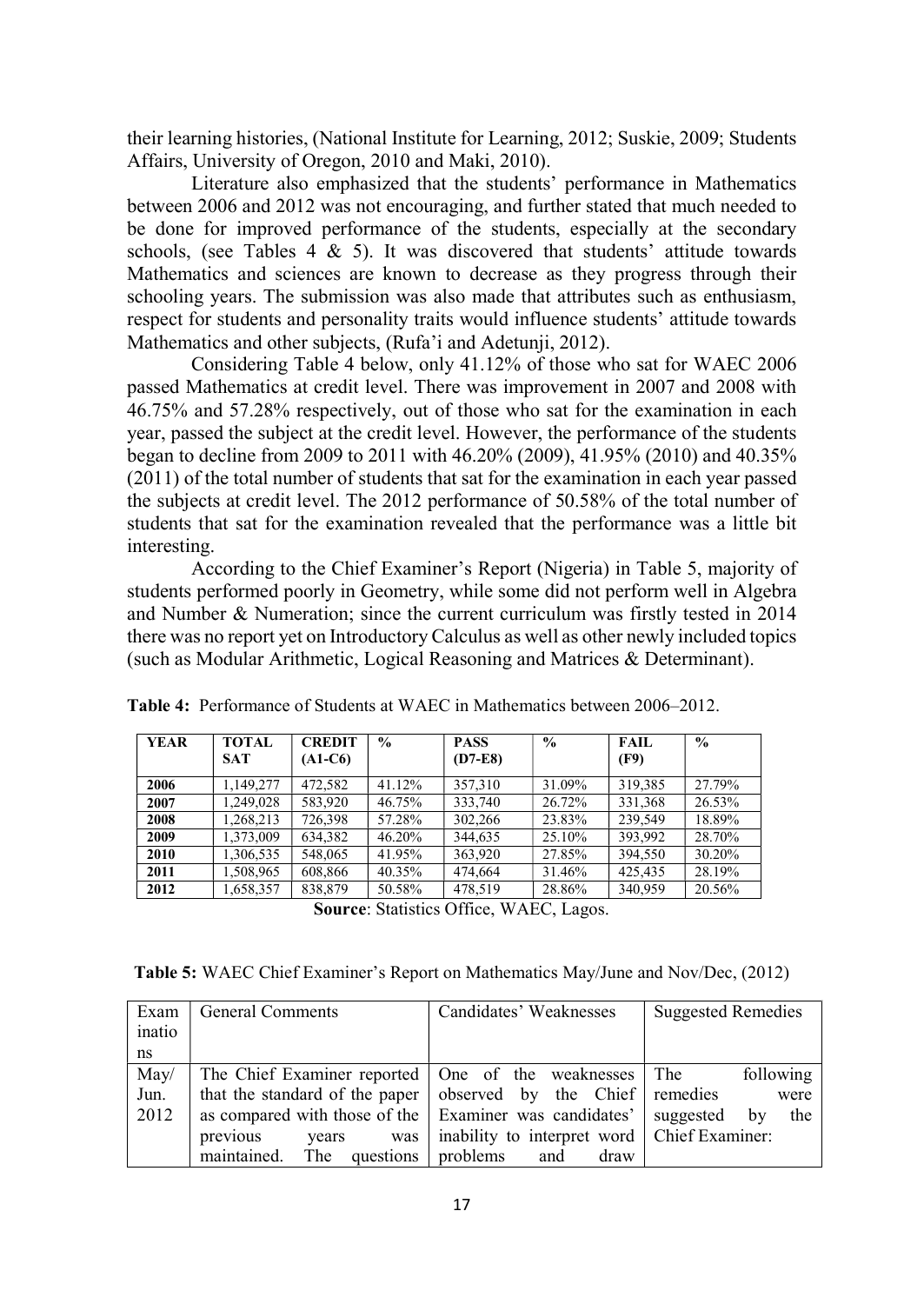| were reported to be clear,      | required<br>diagrams        | 1.Teachers<br>were       |
|---------------------------------|-----------------------------|--------------------------|
| unambiguous and covered a       | also<br>correctly. It was   | encouraged to expose     |
| wide area of the syllabus. The  | observed that majority of   | candidates<br>to<br>the  |
| diagrams were also reportedly   | the candidates did not      | application<br>οf        |
| clearly drawn, the marking      | attempt the question on     | mathematical             |
| scheme was well prepared and    | geometrical construction.   | concepts to solving      |
| very lenient to the candidates. | Other<br>where<br>areas     | problems<br>in<br>their  |
| The Chief Examiner also         | candidates did not perform  | everyday<br>life         |
| reported that though there      | very well were:             | situations;              |
| appeared<br>be<br>to<br>an      | Drawing and reading from    | Teachers as well as      |
| improvement over that of last   | graphs                      | candidates<br>were       |
| year, candidates' performance   | Writing answers to the      | encouraged to cover      |
| generally compared to those of  | required degree of accuracy | syllabus<br>while<br>the |
| the previous years.<br>Their    | Inability to<br>manipulate  | preparing<br>for<br>the  |
| performance in areas of the     | fractions.                  | examination;             |
| syllabus such as geometry       | Candidates<br>also<br>were  | Qualified<br>teachers    |
|                                 |                             |                          |
| continued to remain poor.       | encouraged to answer each   | should be engaged to     |
|                                 | question on a separate page | teach the subject;       |
|                                 | of the answer booklet.      | Teachers<br>were         |
|                                 |                             | encouraged to use        |
|                                 |                             | instructional            |
|                                 |                             | materials<br>during      |
|                                 |                             | lesson so as to re-      |
|                                 |                             | enforce the learning     |
|                                 |                             | mathematical<br>of       |
|                                 |                             | concepts;                |
|                                 |                             | Candidates<br>were       |
|                                 |                             | encouraged to adhere     |
|                                 |                             | to the rubrics of the    |
|                                 |                             | question<br>especially   |
|                                 |                             | with regards to the      |
|                                 |                             | degree of accuracy;      |
|                                 |                             | <b>WAEC</b><br>was       |
|                                 |                             | encouraged to<br>set     |
|                                 |                             | questions in<br>these    |
|                                 |                             | weak<br>areas<br>more    |
|                                 |                             |                          |
|                                 |                             | regularly in order to    |
|                                 |                             | encourage<br>teachers    |
|                                 |                             | and candidates to put    |
|                                 |                             | effort in<br>more<br>1n  |
|                                 |                             | learning them;           |
|                                 |                             | Teachers<br>were         |
|                                 |                             | encouraged to put in     |
|                                 |                             | more effort at leading   |
|                                 |                             | candidates<br>the<br>to  |
|                                 |                             | solving<br>word          |
|                                 |                             | problems leading to      |
|                                 |                             | simple<br>algebraic      |
|                                 |                             | equations.               |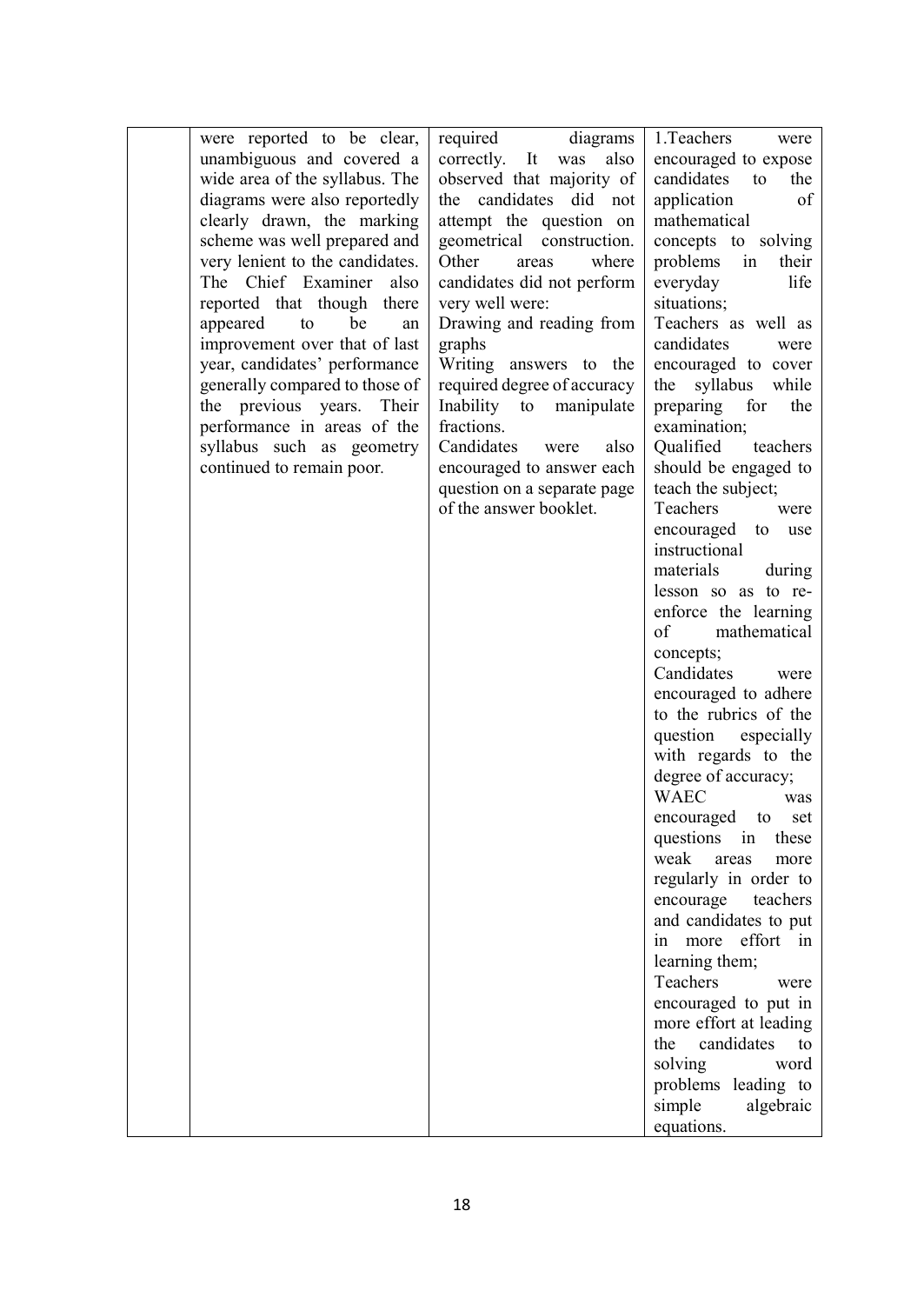| Nov/ | The Chief Examiner reported     | Examiner<br>The<br>Chief     | $(1)$ Candidates<br>were  |
|------|---------------------------------|------------------------------|---------------------------|
| Dev. | that the standard of WASSCE     | reported that majority of    | encouraged to<br>learn    |
| 2012 | General Mathematics paper       | the candidates did not       | effectively<br>basic      |
|      | was<br>maintained.<br>The       | adhere to the rubrics of the | principles<br>and         |
|      | questions covered a wide area   | especially<br>with<br>paper, | concepts<br>in            |
|      | of the syllabus and were all    | regards to approximations    | Mathematics and how       |
|      | drawn from the content of the   | and use of tables and        | apply<br>to<br>to<br>them |
|      | syllabus. According to the      | calculators. Majority of the | solving<br>simple         |
|      | Chief Examiner, the questions   | candidates were reported to  | everyday<br>problems.     |
|      | were clear, unambiguous and     | have used calculators in     | (2)<br>Candidates         |
|      | tested a good number of         | areas where they were        | were encouraged to        |
|      | concepts and definitions as     | restricted<br>from<br>doing  | the<br>cover<br>syllabus  |
|      | well as candidate's ability to  | so. Majority of them were    | adequately<br>while       |
|      | apply their<br>principles<br>to | also reported not to convert | preparing<br>for<br>the   |
|      | problems.<br>solving<br>given   | from one unit to another     | examinations.             |
|      | The marking scheme was also     | correctly.<br>Other<br>areas | Candidates<br>(3)         |
|      | reported to be well drawn and   | where<br>candidates'         | discouraged<br>were       |
|      | flexible<br>enough<br>to        | weaknesses<br>also<br>were   | dividing<br>the<br>from   |
|      | accommodate all the responses   | observed were:               | pages of their answer     |
|      | received from the candidates.   |                              | sheet<br>but<br>should    |
|      | The Chief Examiner further      | 1.<br>word problems;         | begin<br>rather<br>each   |
|      | candidates'<br>stated<br>that   | geometrical<br>2.            | question on a fresh       |
|      | performance compared with       | construction;                | page.                     |
|      | those<br>of<br>previous         | bearing<br>3.                | (4)<br>Candidates         |
|      | According to the<br>years.      | representing<br>the          | were also encouraged      |
|      | report, there appear to be no   | given information            | to use curly brackets     |
|      | improvement in the areas of     | on<br>a<br>correct           | when listing elements     |
|      | the<br>syllabus<br>where        | diagram;                     | of<br>sets.               |
|      | candidates' performance has     | mensuration<br>of<br>4.      | (5)<br>Candidates         |
|      | been observed to be poor        | plane shapes.                | were encouraged to        |
|      | even though there seemed to     |                              | through each<br>read      |
|      | be an improvement in their      | Candidates<br>also<br>were   | question carefully in     |
|      | performance in other areas.     | encouraged to show all       | order to understand its   |
|      |                                 | working<br>and<br>write      | rubrics.                  |
|      |                                 | decipherable<br>while        | (6)<br>Candidates         |
|      |                                 | attempting the questions.    | should<br>avail           |
|      |                                 |                              | themselves<br>past        |
|      |                                 |                              | <b>WASSCE</b><br>question |
|      |                                 |                              | while<br>papers           |
|      |                                 |                              | preparing<br>for<br>the   |
|      |                                 |                              | examinations.             |
|      |                                 |                              |                           |
|      |                                 |                              |                           |
|      |                                 |                              |                           |
|      |                                 |                              |                           |

Source: The West African Examinations Council, Chief Examiner's Report May/June and Nov/Dec, (2012) on CD.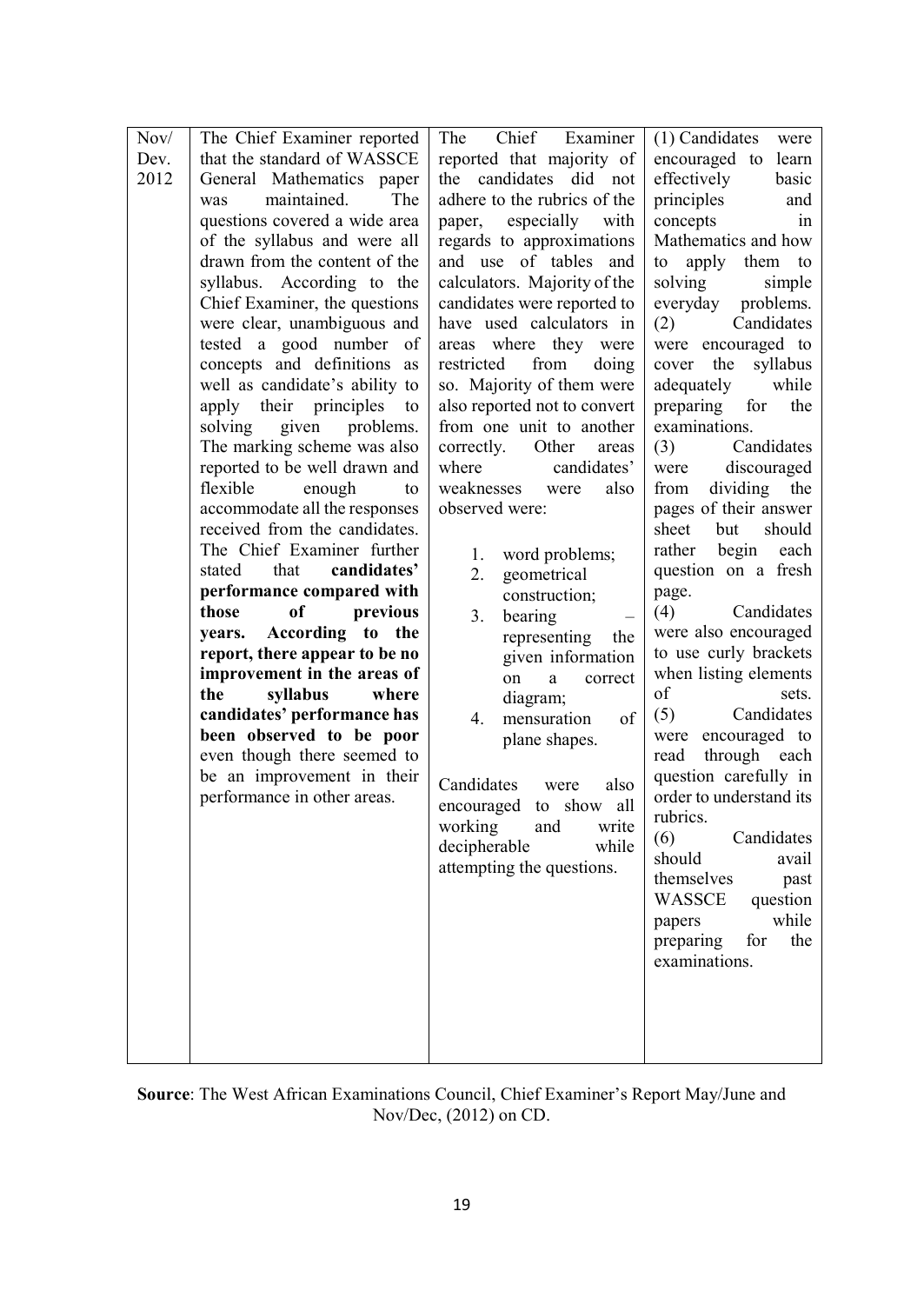The attention was drawn to some empirical studies on the resources in teaching and learning of Mathematics; audio materials, visual materials and audiovisual materials were highlighted as various instructional materials in teaching – learning process, (Duyilemi, 2009; Salawu, 1999, Oloyede, 2007, Abimbade, 1997 and Kuranga, 1998). On integrating technology into Mathematics education, a lot of computer assisted instructional materials are recommended for the teaching and learning of various topics, since the computerized nature of the global world has led to the intensification of the use of computer in teaching many topics in the subject. The potential that technology offers which include, to help diagnose and address individual needs; to equip students with skills essential for work and life in a  $21<sup>st</sup>$ century global society, and to provide an active experience for students were stressed. However, the challenges to overcome, and precautions in using technology in teaching and learning of Mathematics were carefully considered by the literature, (Lawless and Pellegrino, 2007; Mainali and Key, 2013; Mapaderun and Raimi, 1998; Moeller and Reitzes, 2011; Olalere, 2013; Bruner, 1961; FME, 2007 and Fadare, 2012).

 Literature finally stated that GeoGebra is dynamic Mathematics software that integrates geometry, algebra, statistics and calculus. Short history about GeoGebra, design of GeoGebra, advantages of using GeoGebra and components of the package were fully discussed, (CNET, 2011; Bruner, 1961; Hohenwarter and Preiner, 2007; Ogwel, 2009; GeoGebra Community Newsletter, 2012, 2013; Preiner, 2008; Hohenwarter and Lavicza, 2007, Hohenwarter, 2005; Diković, 2009; Ruthven and Hennessy, 2004). In conclusion, it is evident from the literature that much needed to be done in order to fully integrate GeoGebra and other ICT packages into teaching and learning of Mathematics for improved students' learning outcomes. Ogwel (2009) highlighted the components (elements) of GeoGebra as follows:

Menus: File; Edit; View; Options; Tools; Window; Help.

- Tools: Move; Points; Lines; Loci/Constructions; Polygons; Circles and Circular arcs; Conics; Measurements; transformation; Slider; Visibility; Toolbar Help.
- Views: Graphics/ Geometry View: Default view and drawing pad on which geometrical objects are constructed.
- Algebra View: Gives algebraic representation of objects.
- Spreadsheet View: Every cell has a specific name and names of objects match the spread sheet cells. See fig. 1.
- Input Bar: Gives algebraic command as alternative to the geometrical tools on the toolbar.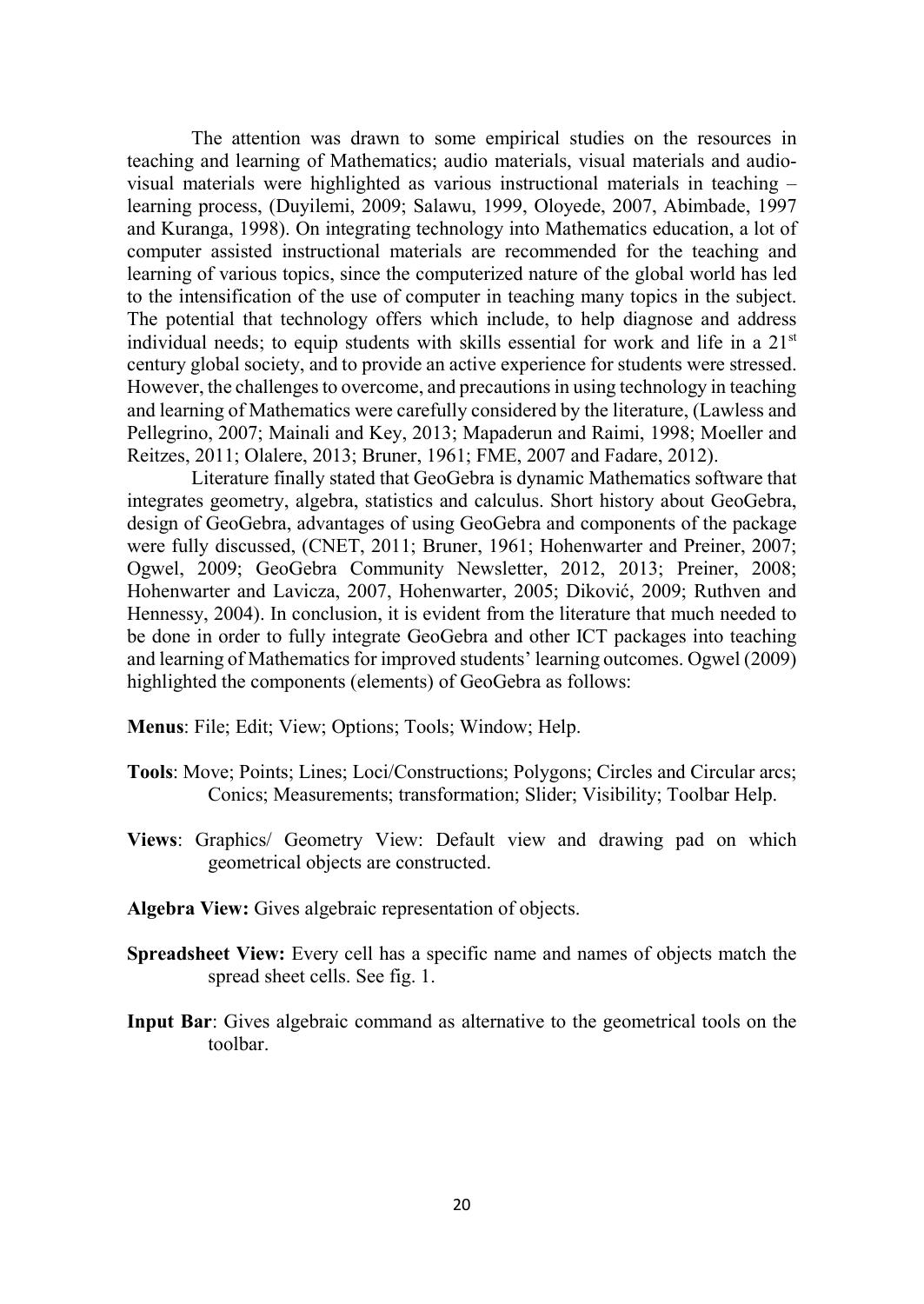

Fig .1. Screen Shot of a GeoGebra Window

# Conclusion

This study concluded that students' performance in Mathematics can be greatly enhanced through the integration of GeoGebra software into Mathematics classroom instruction. They can also develop correct attitude towards Mathematics.

## **References**

- Abimbade, A. (1997). Principles and Practice of Educational Technology. Ibadan: International Publication Limited, 11 - 12.
- Adetunji, A. A. (2012). Effects of Historical Simulation and Role Play as Advance Organizers on Osun State Junior Secondary School Students Learning Outcomes.
- An Unpublished Thesis of Obafemi Awolowo University, Ile Ife.
- Akerele, O. A. (2011). Factors Militating Against Students' Performance in Mathematics in Secondary Schools. A Paper Presented in a 3-day Seminar for Mathematics Teachers in Oyo State Public Secondary Schools. April  $18 - 20$ , at Jogor Centre, Liberty Road, Ibadan.
- Ali, A. & Okeke, E. (2000). Information Technology and Education. Institute of Education, University of Nigeria, Nsukka: Enugu City Press Ltd.
- Ayeni, R.O. (2012). The Quest for Development: Why Mathematics Matters. The 9<sup>th</sup> Inaugural Lecture Series, LAUTECH, Ogbomoso, Thursday, 20/09/2012, 6 - 16.
- Balazs (2013). GeoGebra Enabled Mathematics Curriculum. A Future Perspective. India: NCERT. Retrieved from http//:www.blog.geogebra.org/author/balazs.
- Bruner, J. (1961). The Act of Discovery. Harvard Educational Review,  $31$ ,  $21 32$ .
- CNET (2011). GeoGebra Free Download and Software Review, July, 05, 2011. Retrieved from *CNET download.com.*
- Diković, L. (2009). Applications GeoGebra into Teaching Some Topics of Mathematics at
- the College Level. Computer Science and Information Systems, Vol. 6, No. 2,
	- 191-203. Retrieved from http:/www.comsis.org/php.show.
- Duyilemi, A.N. (2009). Basic Principles of Curriculum and Instruction. Ado-Ekiti: Tomol Ltd, 52 - 57.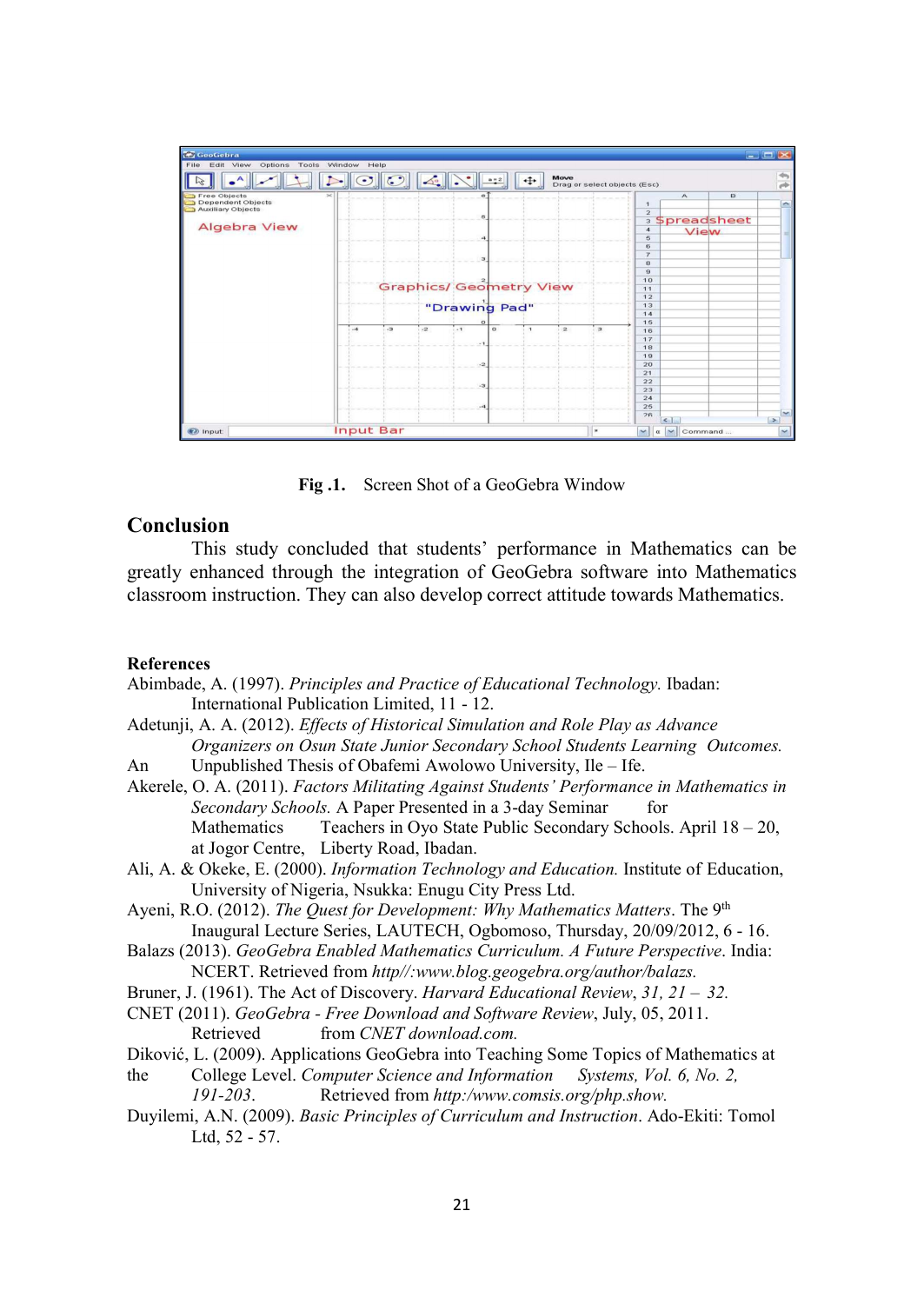Fadare, A.O. (2012). Improving the Teaching and Learning of Mathematics through Improvisation of Instructional Resources in a Period of Economic Downturn in

Nigeria. In Oyo State Journal of Mathematical Association of Nigeria (OSJMAN), August, 2012, 3 (2), 67-77.

Falade, A. (2012). Foreword. In Nigerian Principal: Journal of ANCOPSS  $(NATIONAL)$ .55<sup>th</sup> Edition, pp. ii.

Federal Ministry of Education (2004). National Policy on Education. Lagos.

Federal Ministry of Education (2007). Senior Secondary Education Curriculum: Mathematics for  $SS$   $1 - 3$ . Abuja: NERDC.

- GeoGebra Community Newsletter (2012). GeoGebra. Retrieved from GeoGebrawiki, july.
- GeoGebra Community Newsletter (2013). GeoGebra. Retrieved from GeoGebrawiki, april.

Hohenwarter, M. & Lavicza, Z. (2007). Mathematics Teacher Development with

 ICT: Towards an International GeoGebra Institute. In K¨uchemann, D., (Ed.) Proceedings of the British Society for Research into Learning Mathematics, Volume 27, 49 - 54, University of Northampton, UK. BSRLM.

Hohenwarter, M. & Preiner, J. (2007). Dynamic Mathematics with GeoGebra. The Journal of Online Mathematics and its Applications, Volume 7.

Hohenwarter, M. (2005).Dynamische Mathematikmit GeoGebra 2.5.Lehrer Online.

International GeoGebra Institute (2013). GeoGebra, Mathematics and Science for Learning and Teaching.

Kravitz, C. (2013). Why Mathematics Is Important. Retrieved on 10<sup>th</sup> July 2013 from www.slideshare.net/chelsea kravitz/why-math-is-important.

Kuranga, A.G. (1998). Resources Materials: The Contemporary Challenges to the Teaching and Learning Process. A Paper Presented at the 21<sup>st</sup> National Conference

of the School of Arts and Social Sciences, Kwara State College of Education Oro, held between  $25<sup>th</sup>$  and  $27<sup>th</sup>$  November.

Lawless, K. A., & Pellegrino, J. W. (2007). Professional Development in Integrating

Technology into Teaching and Learning: Knowns, Unknowns, and Ways to Pursue

Better Questions and Answers. Review of Educational Research, 77, 575-614.

- Mainali B. & Key M. (2013). Using Dynamic Geometry Software GeoGebra in Developing Countries: A Case Study of Impressions of Mathematics Teachers in Nepal.
- Maki, P.L. (2010). Assessing for Learning: Building A Sustainable Commitment Across The Institution (2nd ed.). Sterling, VA: Stylus.

Mapaderun, F. & Raimi, S. (1998). Science and Technology in the Service of Man. In Abimbola, K. et al (eds). Citizenship and Computer Education. Oyo: Andrian Publication Series. p. 167 – 176.

Mathematics Department (2014). Students Learning Outcomes. University of Wyoming Publication. Retrieved from http://www.uwyo.edu/math/student-learningoutcomes on 07/11/2014.

Moeller, B & Reitzes, T. (2011). Integrating Technology with Student-Centered Learning.

- The Education Development Center, Inc. (EDC). Quincy, MA: Nellie Mae Education Foundation.
- National Institute for Learning Outcomes Assessment (2012). Making Learning Outcomes Usable and Transparent. Retrieved from

http://learningoutcomesassessment.org/websiteoverview.html on 07/11/2014 NCTM (2000). Principles and Standards for School Mathematics. Reston, Virginia:

National Council of Teachers of Mathematics.

NECO (2011). Regulations and Syllabus for SSCE (General Mathematics), Revised Edition, 35 – 49.